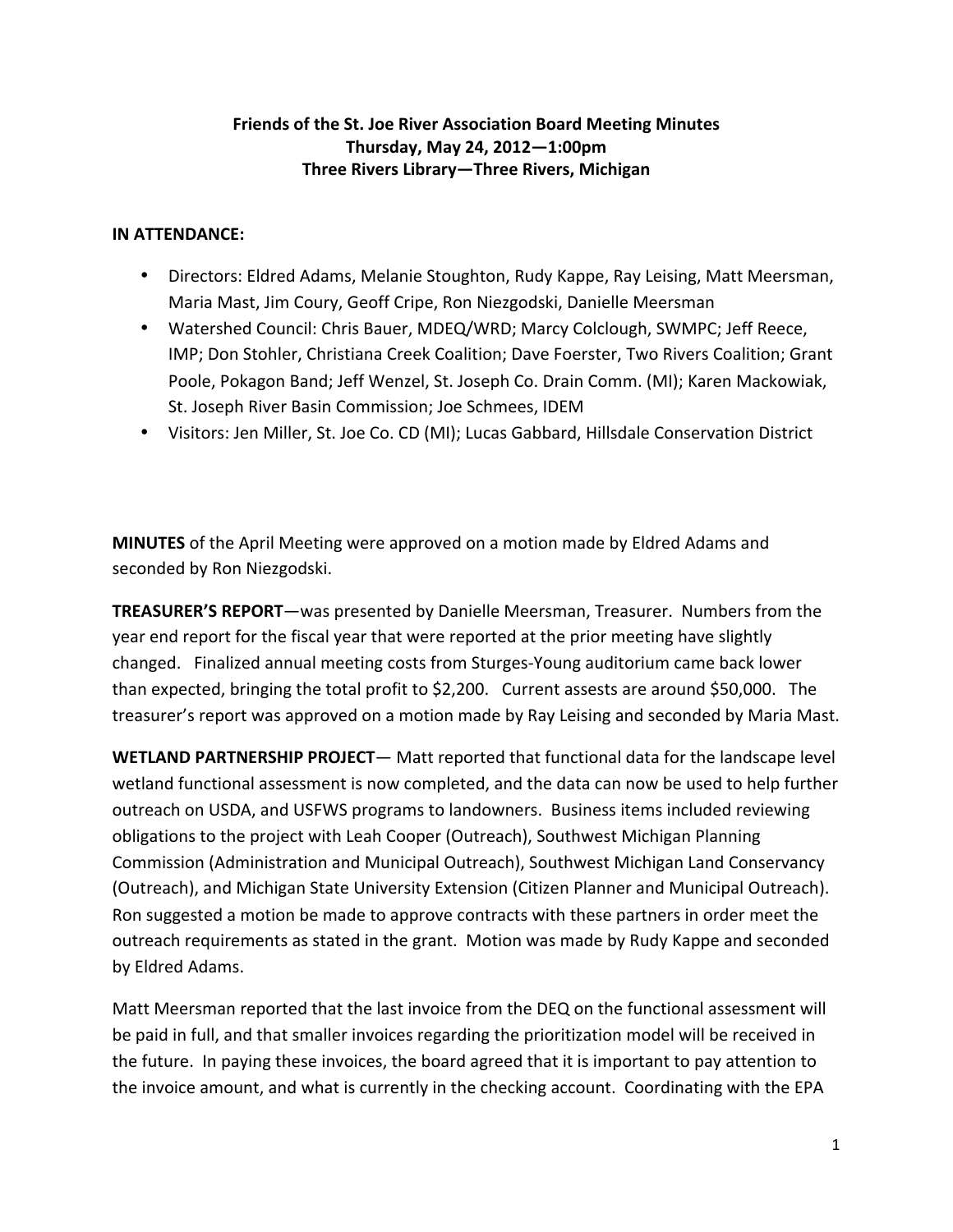on reimbursement is critical, and payment requests should be going out right now. Marcy Colclough raised the issue of having more money available that was budgeted, but not spent by MDEQ and that the board should look into whether the money can be shifted to other areas that were initially cut to pay for the analysis. Jeremy Jones from MDEQ has been working on the model, with a draft model built.

**MEMBERSHIP STATUS REPORTS**—A membership report was handed out looking at total membership, and then broken down between the number of business and family memberships, as well as the number of active, overdue, pending and lapsed members. Lapsed memberships of over two to three months were also included in the overdue category. Pending members were described as those new members that submitted online and had mailed their membership fee to the post office box. The question of whether membership alone could cover the funding of Leah Cooper, Outreach Coordinator was raised. Maria Mast stated that she would like to see a membership report on a quarterly basis to see how well membership increases with further outreach. Dave Foerster asked if email was a good method of communication to those members overdue on renewed memberships, or whether sending a postcard to these members should be considered. Danielle Meersman informed the board that the Wild Apricot website software used by the association does report back whether an email address is bad. Letters were sent out to those members, but Matt Meersman agreed that a personal email should perhaps be sent out aside from the Wild Apricot system sending a reminder. Currently, once the first email is sent notifying a lapsed membership a second email is not sent for quite a while.

A second handout provided summarized the breakdown of income from membership, events and donations over a yearly basis for as long as the Wild Apricot system has been in effect. Marcy Colclough noted that the summary looked at income only, and did not include expenses for each annual meeting. Matt Meersman stated that donations raised during the Matching Challenge raised approximately \$2,000, but outright donations have continually decreased each year since. This is thought to be attributed to board members contributing through the silent auctions rather than outright donations. Comparing the association to other groups like the Southwest Michigan Land Conservancy, the board agreed that it is tricky to have a working board that also serves as a large funding mechanism. For the Southwest Michigan Land Conservancy, having large donors increases the drive to have active board members. Continued discussion on membership by Marcy Colclough began the group brainstorming on recruitment strategies.

The board discussed the increasing importance of the role of board members in recruitment, and the possibility of setting a goal of each board member bringing two to five new members in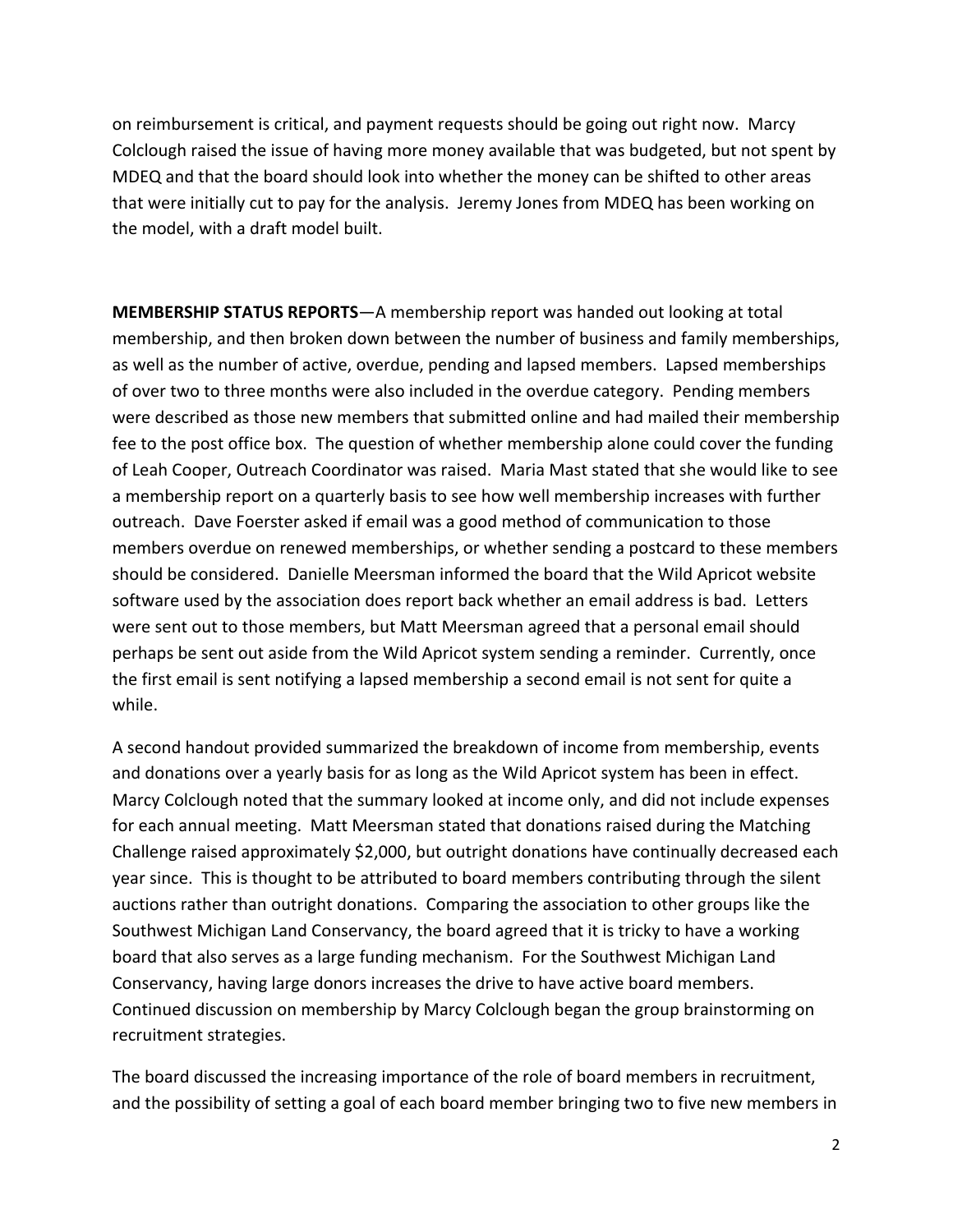annually. Geoff Cripe raised the question of whether there was a way to have a schedule of events for board members to attend to get the word out about the association. Jim Coury brought up the idea of sending out an appeal to members at the end of each year for donations, and to also include Conservation Board members in appealing to their county members as well.

Other membership drive ideas discussed lead back to the questions of obtaining a temporary liquor license for an event. Dave Foerster stated that when the Two Rivers Coalition serves alcohol for events, the license and bonding cost is approximately \$75.00, and the chance of loss would be low. Marcy Colclough brought up the possibility of partnering with a local brewery, having a percentage of the sales go back to the association. Jen Miller from the St. Joseph County Conservation District let the board know that their district was currently planning a "Paddle Poker Run" near Labor Day that included a fundraiser, and a chance to paddle the river.

Concluding the discussion on membership recruitment and fundraising, Brian Musser raised the concern that the association can't keep up with the pace we currently are at unless we work on increasing our funds in order to be sustainable. Geoff Cripe asked if we as a board would be ready to bring ideas to the next meeting. Geoff Cripe also let the board know that he would be willing to participate on a committee. Lastly, Eldred let the board know about the Three Rivers Water Festival coming in July, and that he would be bringing the display board to the event. It will also be the  $50<sup>th</sup>$  year of the festival.

**CLEAN WATER NETWORK**—Matt received an email request from the Clean Water Network in Washington D.C. that appeared to be an invoice to renew a membership to a group that the association is not a member of. Both Chris Bauer and Joe Schmees were not familiar with the Clean Water Network. Jim Coury asked if this group was similar to the Clean Water Action group. Looking at the details of the membership, the board agreed that at this time, there would be no benefit to being a member of this group.

## **ITEMS FROM THE FLOOR**—

• Matt Meersman announced that the Friends of McCoy Creek sent their thanks to the association for our support on their proposal for Fish Passage Barrier grant funds from the USFWS, which they received. The group is currently awaiting a DEQ permit, but do plan on attending a fall/winter meeting to update the group on their progress. Danielle Meersman let the board know that our association is not committed to local match for this project.